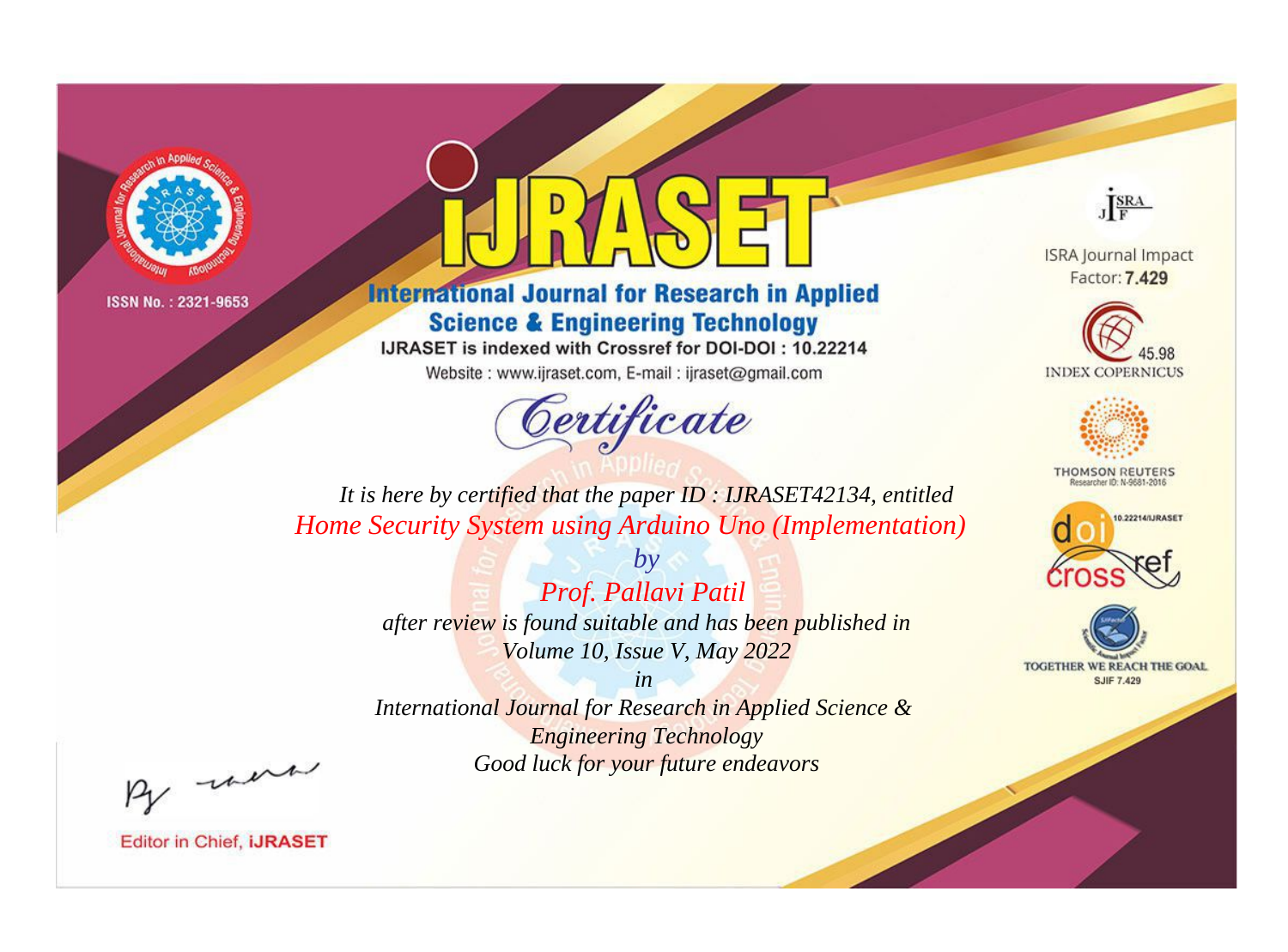



**International Journal for Research in Applied Science & Engineering Technology** 

IJRASET is indexed with Crossref for DOI-DOI: 10.22214

Website: www.ijraset.com, E-mail: ijraset@gmail.com



JERA

**ISRA Journal Impact** Factor: 7.429





**THOMSON REUTERS** 



TOGETHER WE REACH THE GOAL **SJIF 7.429** 

*It is here by certified that the paper ID : IJRASET42134, entitled Home Security System using Arduino Uno (Implementation)*

> *by Ankit Fabian after review is found suitable and has been published in Volume 10, Issue V, May 2022*

> > *in*

*International Journal for Research in Applied Science & Engineering Technology Good luck for your future endeavors*

By morn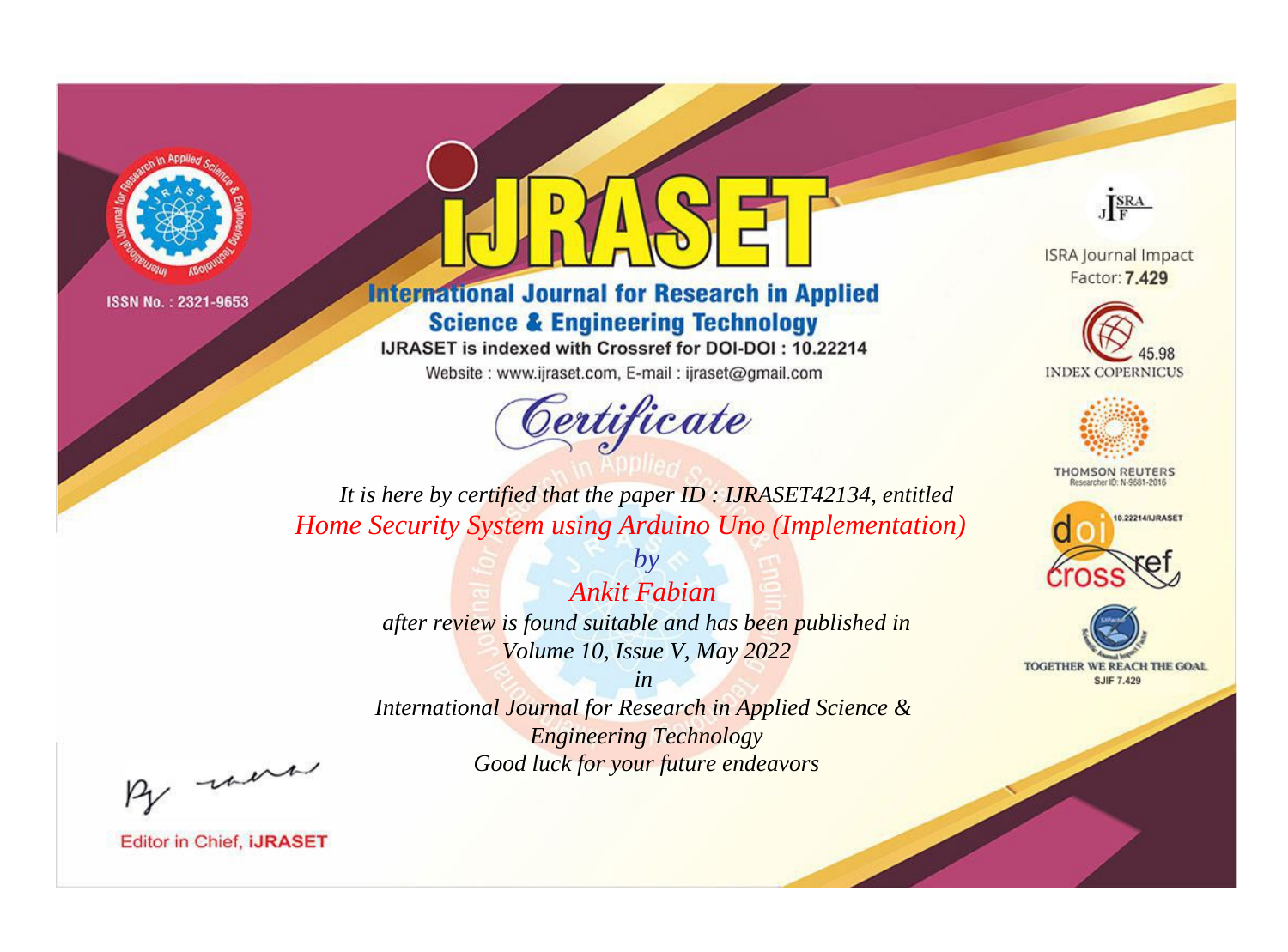



**International Journal for Research in Applied Science & Engineering Technology** 

IJRASET is indexed with Crossref for DOI-DOI: 10.22214

Website: www.ijraset.com, E-mail: ijraset@gmail.com



JERA

**ISRA Journal Impact** Factor: 7.429





**THOMSON REUTERS** 



TOGETHER WE REACH THE GOAL **SJIF 7.429** 

It is here by certified that the paper ID: IJRASET42134, entitled Home Security System using Arduino Uno (Implementation)

> $by$ **Hrithik Waghmode** after review is found suitable and has been published in Volume 10, Issue V, May 2022

 $in$ International Journal for Research in Applied Science & **Engineering Technology** Good luck for your future endeavors

By morn